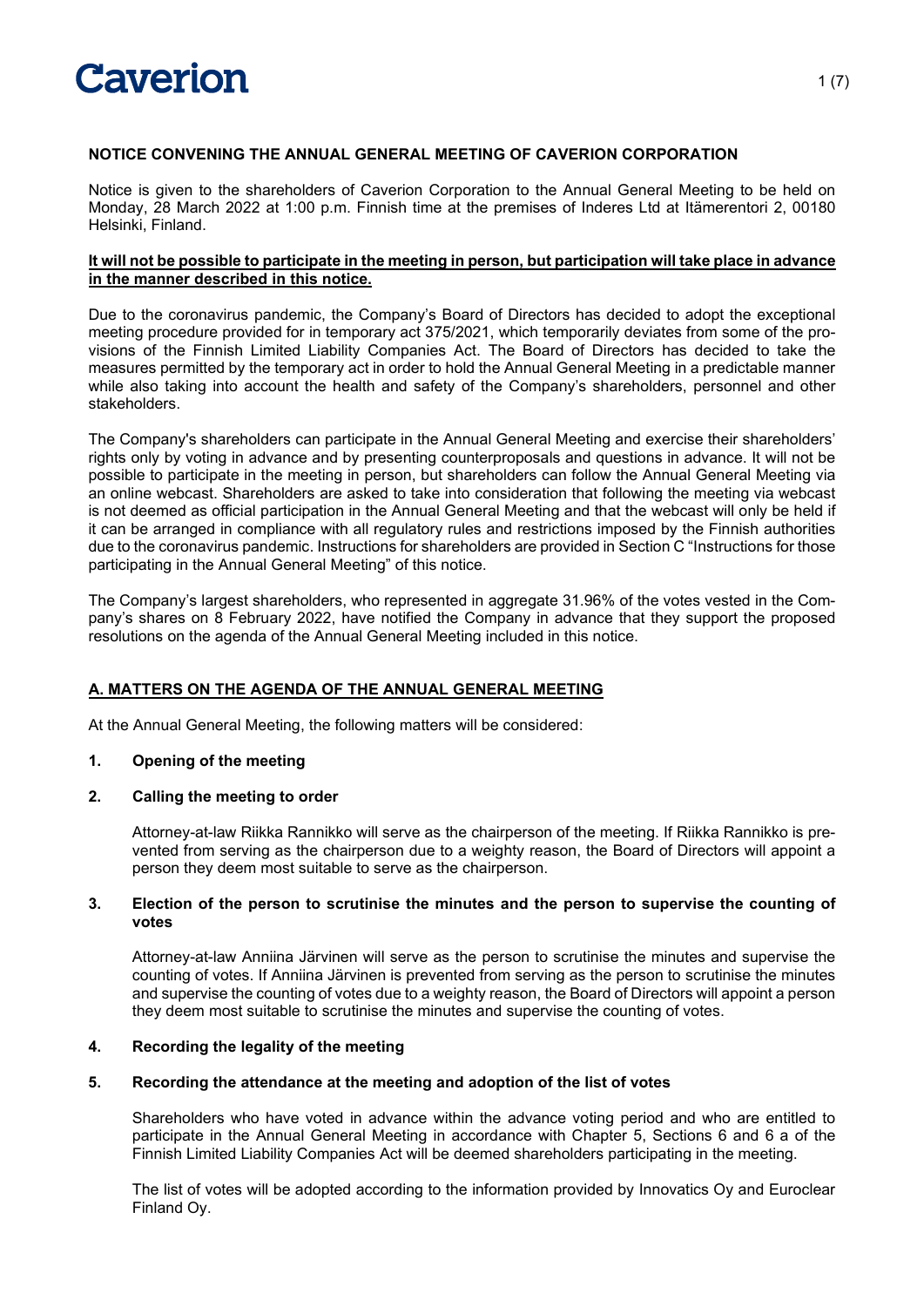

#### **6. Presentation of the Financial Statements, the report of the Board of Directors and the Auditor's report for the year 2021**

The Annual Review of the Company, including the Financial Statements, the report of the Board of Directors and the Auditor's report for the year 2021, will be published no later than on 4 March 2022 and will be available on the Company's website at [www.caverion.com/AGM](http://www.caverion.com/AGM) as of the publication date.

As participation in the Annual General Meeting is possible only by voting in advance, the Financial Statements for the year 2021, consisting of the income statement, the balance sheet, the cash flow statement, notes relating to the financial statements as well as the consolidated financial statements and the report of the Board of Directors, and the Auditor's Report shall be deemed to have been presented to the Annual General Meeting.

#### **7. Adoption of the Financial Statements and the consolidated Financial Statements**

#### **8. Resolution on the use of the profit shown on the balance sheet and the payment of dividend**

The Board of Directors proposes that for the financial year 2021 a dividend of EUR 0.17 per share will be paid from the distributable funds of the Company. The dividend will be paid to shareholders who on the record date of the dividend payment 30 March 2022 are recorded in the shareholders' register held by Euroclear Finland Oy. The Board of Directors proposes that the dividend shall be paid on 6 April 2022.

#### **9. Resolution on the discharge of the members of the Board of Directors and the President and CEO from liability**

#### **10. Consideration of the remuneration report of the governing bodies**

As participation in the Annual General Meeting is possible only by voting in advance, the Company's remuneration report of the governing bodies, which will be published no later than on 4 March 2022 and which will be available on the Company's website at [www.caverion.com/AGM](http://www.caverion.com/AGM) as of the publication date, shall be deemed to have been presented to the Annual General Meeting for an advisory approval.

### **11. Resolution on the number of members of the Board of Directors**

The Board of Directors proposes on recommendation of the Human Resources Committee of the Board of Directors that a Chairman, a Vice Chairman and five (5) ordinary members be elected to the Board of Directors of the Company.

#### **12. Resolution on the remuneration of the Chairman, the Vice Chairman and the members of the Board of Directors**

The Board of Directors proposes on recommendation of the Human Resources Committee of the Board of Directors that the annual remuneration of the members of the Board of Directors will remain the same as last year and the following annual remuneration will be paid to the members of the Board of Directors:

- Chairman of the Board of Directors EUR 79,200.
- Vice Chairman of the Board of Directors EUR 60,000 and
- members of the Board of Directors EUR 46,800.

The Board of Directors proposes on recommendation of the Human Resources Committee of the Board of Directors that approximately 40% of the annual remuneration will be paid in Caverion Corporation's shares. The shares will be purchased directly at market price on behalf of the board members from a regulated market's public trading. The shares shall be purchased within two (2) weeks of the publication of the interim report for the period 1 January–31 March 2022. The board member is not allowed to sell or transfer ownership of the purchased shares, and for securing this a transfer restriction of two (2) years from the date of purchase of the shares will be placed on the shares. However, if the membership in the Board of Directors terminates earlier, the transfer restriction ceases at the termination.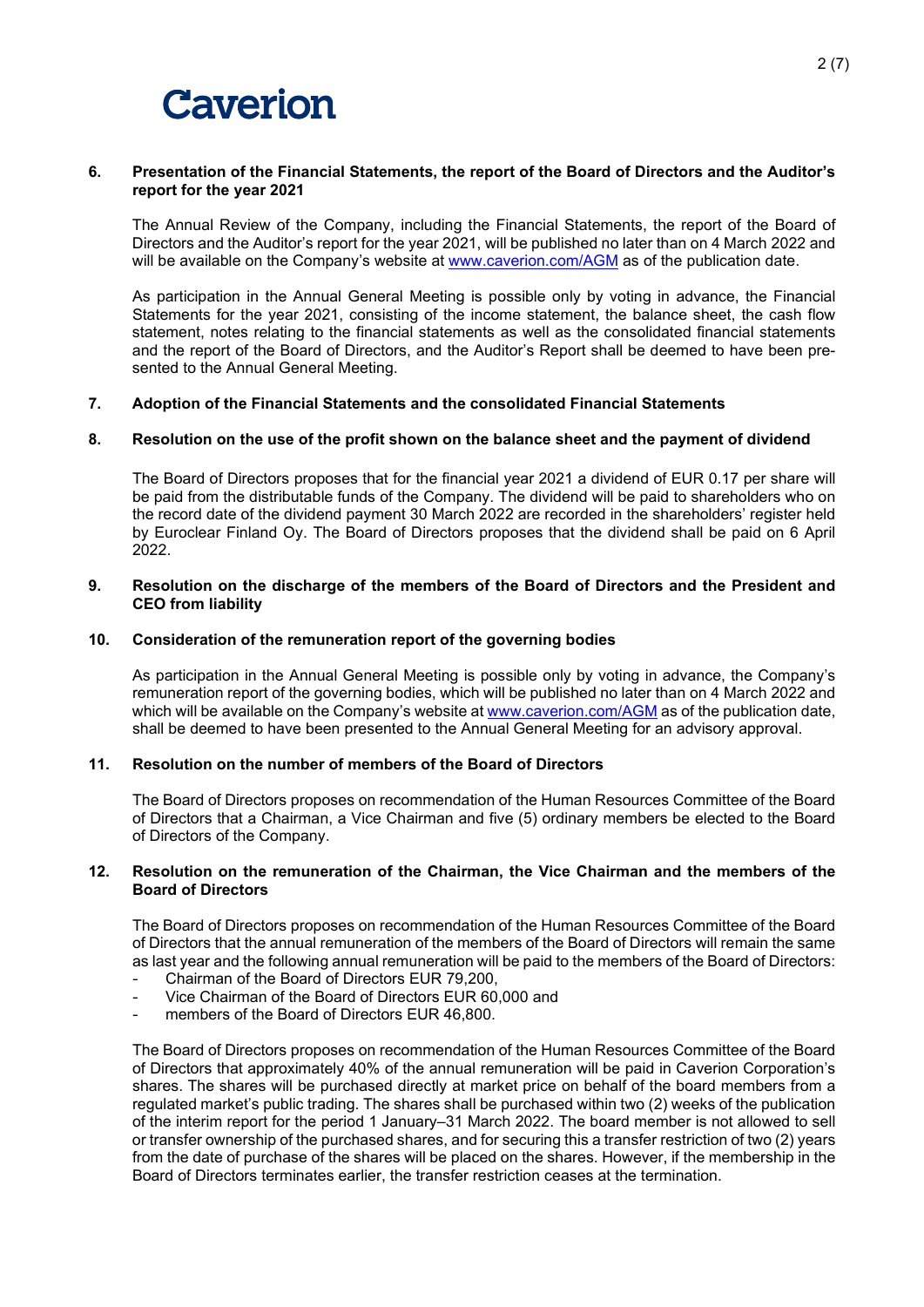The Board of Directors further proposes on recommendation of the Human Resources Committee of the Board of Directors that EUR 900 per meeting shall be paid for meetings of the Board of Directors and its committees in addition to the annual remuneration. Possible travel expenses are proposed to be reimbursed in accordance with the principles related to remuneration of tax-exempt travel expenses approved by the Finnish Tax Administration.

#### **13. Election of Chairman, Vice Chairman and members of the Board of Directors**

The Board of Directors proposes on recommendation of the Human Resources Committee of the Board of Directors that for a term of office beginning at the end of the Annual General Meeting and expiring at the end of the Annual General Meeting 2023, Jussi Aho, Markus Ehrnrooth, Joachim Hallengren, Thomas Hinnerskov, Kristina Jahn, Mats Paulsson and Jasmin Soravia be re-elected as members of the Board of Directors.

Furthermore, the Board of Directors proposes on recommendation of the Human Resources Committee of the Board of Directors that Mats Paulsson be elected as Chairman of the Board of Directors and that Markus Ehrnrooth be elected as Vice Chairman.

Personal information and positions of trust of the proposed individuals are available on the Company's website at [www.caverion.com/AGM.](http://www.caverion.com/AGM)

### **14. Resolution on the remuneration of the auditor**

The Board of Directors proposes on recommendation of the Audit Committee of the Board of Directors that the remuneration for the auditor be paid according to an invoice approved by the Company.

#### **15. Election of the auditor**

The Board of Directors proposes on recommendation of the Audit Committee of the Board of Directors that Authorised Public Accountants Ernst & Young Oy be re-elected as auditor of the Company for a term of office expiring at the end of the Annual General Meeting 2023. Ernst & Young Oy has informed that the auditor-in-charge would be Antti Suominen, Authorised Public Accountant.

#### **16. Authorising the Board of Directors to decide on the repurchase and/or on the acceptance as pledge of own shares**

The Board of Directors proposes to the Annual General Meeting that the Board of Directors be authorised to decide on the repurchase and/or acceptance as pledge of the Company's own shares in one or more instalments as follows:

The total number of own shares to be repurchased and/or accepted as pledge shall not exceed 13,500,000 shares, which corresponds to approximately 9.7% of all the shares in the Company. The Company may use only unrestricted equity to repurchase own shares on the basis of the authorisation.

Purchase of own shares may be made at a price formed in public trading on the date of the repurchase or otherwise at a price formed on the market.

The Board of Directors resolves on the manner in which own shares will be repurchased and/or accepted as pledge. The repurchase of own shares may be made using, inter alia, derivatives. The repurchase and/or acceptance as pledge of own shares may be made otherwise than in proportion to the share ownership of the shareholders (directed repurchase or acceptance as pledge).

The authorisation cancels the authorisation given by the Annual General Meeting on 24 March 2021 to decide on the repurchase and/or acceptance as pledge of the Company's own shares.

The authorisation is valid until 28 September 2023.

# **17. Authorising the Board of Directors to decide on the issuance of shares**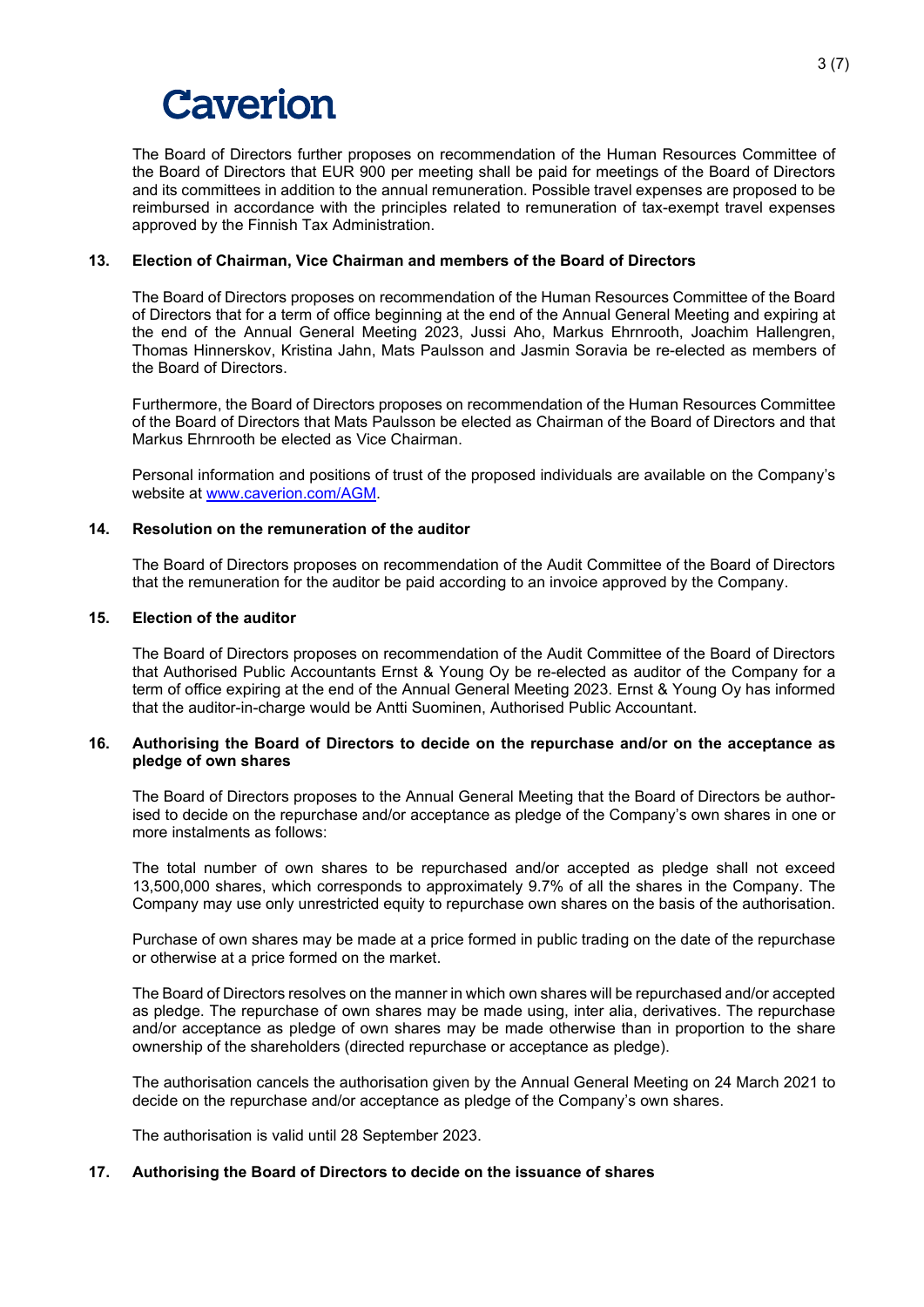The Board of Directors proposes that the Annual General Meeting authorise the Board of Directors to decide on share issues in one or more instalments as follows:

The total number of shares to be issued under the authorisation may not exceed 13,500,000 shares, which corresponds to approximately 9.7% of all the shares in the Company.

The Board of Directors decides on all the conditions of the issuance of shares. The authorisation concerns both the issuance of new shares as well as the transfer of treasury shares. The issuance of shares may be carried out in deviation from the shareholders' pre-emptive rights (directed issue). The authorisation can be used, e.g. in order to develop the Company's capital structure, to broaden the Company's ownership base, to be used as payment in corporate acquisitions or when the Company acquires assets relating to its business and as part of the Company's incentive programs.

The authorisation cancels the authorisation given by the Annual General Meeting on 24 March 2021 to decide on the issuance of shares.

The authorisation is valid until the end of the next Annual General Meeting, however no later than 30 June 2023.

#### **18. Closing of the meeting**

# **B. DOCUMENTS OF THE ANNUAL GENERAL MEETING**

This notice convening the Annual General Meeting which includes all proposals of the Board of Directors will be available to shareholders on the Company's website at [www.caverion.com/AGM](http://www.caverion.com/AGM) as of 10 February 2022. The Annual Review of Caverion Corporation, including the Financial Statements, the report of the Board of Directors and the Auditor's report for the year 2021, as well as the remuneration report, will be available to the shareholders on the Company's website no later than on 4 March 2022. Copies of this notice convening the Annual General Meeting and of the other documents mentioned above will be sent to shareholders upon request. The Company will not publish a printed Annual Review.

The minutes of the Annual General Meeting will be available on the above-mentioned website no later than on 11 April 2022.

#### **C. INSTRUCTIONS FOR THOSE PARTICIPATING IN THE ANNUAL GENERAL MEETING**

The Company's shareholders can participate in the Annual General Meeting and exercise their rights only by voting in advance and by presenting counterproposals and questions in advance in accordance with the instructions provided below.

It will not be possible to participate in the meeting in person.

#### **1. Right to participate, registration and advance voting service**

Each shareholder who is registered in the Company's shareholder register held by Euroclear Finland Oy on the record date of the Annual General Meeting, which is 16 March 2022, has the right to participate in the Annual General Meeting. A shareholder whose shares are registered in their personal Finnish book-entry account is registered in the shareholder register of the Company. Instructions for holders of nominee-registered shares are set out below under Section C2 "Holders of nominee-registered shares".

The registration period and advance voting period will commence on 7 March 2022 once the deadline for delivering counterproposals to be put to a vote has expired. A shareholder who is registered in the Company's shareholder register and who wishes to participate in the Annual General Meeting by voting in advance shall register for the Annual General Meeting and vote in advance no later than on 22 March 2022 at 4:00 p.m. Finnish time, by which time the registration and the advance votes shall be received.

Shareholders with a Finnish book-entry account can register and vote in advance on certain matters on the agenda from 7 March 2022 at 12:00 noon Finnish time until 22 March 2022 at 4:00 p.m. Finnish time in the following ways: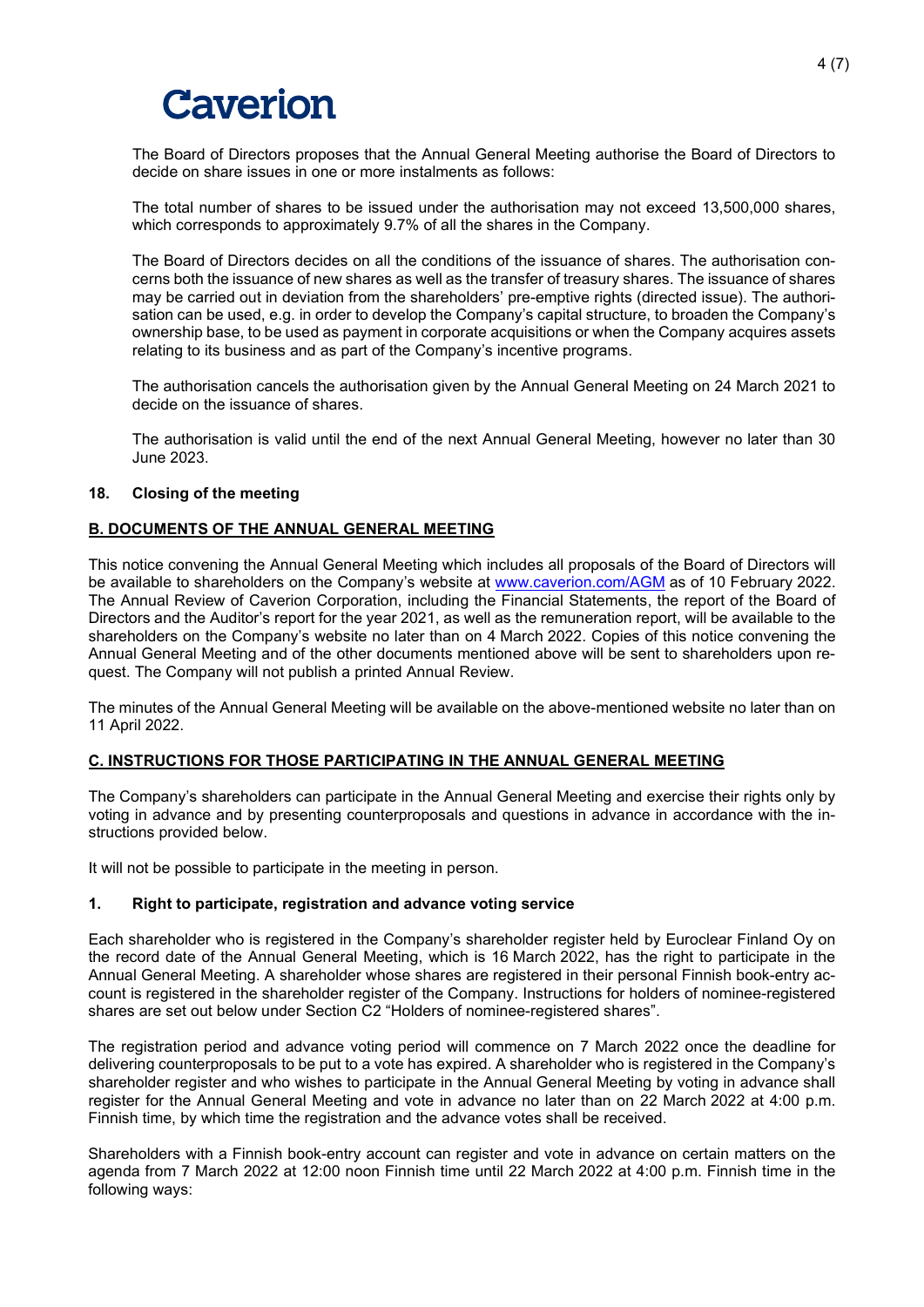#### • on the Company's website: [www.caverion.com/AGM](http://www.caverion.com/AGM)

If the shareholder is an individual, voting in advance on the website of the Company requires strong electronic authentication with a Finnish bank ID or Finnish mobile certificate. Shareholders who are legal persons can vote in advance on the Company's website using their business ID.

by post or e-mail

A shareholder may send the advance voting form available on the Company's website or corresponding information to Innovatics Oy by email to the address  $\frac{1}{2}$  amoinovatics. fi or by post to the address Innovatics Oy, Yhtiökokous / Caverion Corporation, Ratamestarinkatu 13 A, FI-00520 Helsinki, Finland.

If the shareholder participates in the Annual General Meeting by submitting advance votes to Innovatics Oy, the submission of the advance votes before the end of the registration and advance voting period on 22 March 2022 at 4:00 p.m. Finnish time constitutes registration to the Annual General Meeting, provided that the information required for registration listed above is provided.

The instructions for advance voting and the advance voting form will be available on the Company's website at [www.caverion.com/AGM](http://www.caverion.com/AGM) as of the beginning of the advance voting period on 7 March 2022 at 12:00 noon Finnish time, at the latest. Further information is also available by telephone at +358 10 281 8909 between 9:00 - 12:00 a.m. and 1:00 - 4:00 p.m. Finnish time from Monday to Friday.

The requested information, such as the shareholder's name, personal identification number or business ID, address, telephone number as well as the name of the shareholder's possible proxy representative and the personal identification number of the proxy representative must be provided in connection with the registration. The personal data given to Caverion Corporation or Innovatics Oy by shareholders is used only in connection with the Annual General Meeting and in connection with the processing of the related necessary registrations.

# **2. Holders of nominee-registered shares**

A holder of nominee-registered shares has the right to participate in the Annual General Meeting by virtue of such shares, based on which they on the record date of the Annual General Meeting, 16 March 2022, would be entitled to be registered in the shareholder register of the Company held by Euroclear Finland Oy. The right to participate in the Annual General Meeting requires, in addition, that the shareholder on the basis of such shares has been temporarily registered into the shareholder register held by Euroclear Finland Oy no later than on 23 March 2022 by 10:00 a.m. Finnish time. As regards nominee-registered shares, this constitutes due registration for the Annual General Meeting. Changes in shareholding after the record date do not affect the right to participate in the meeting or the number of voting rights held in the meeting.

A holder of nominee-registered shares is advised to request without delay necessary instructions regarding the registration in the temporary shareholder register of the Company, the issuing of proxy documents and registration for the Annual General Meeting from their custodian bank. The account management organisation of the custodian bank has to register a holder of nominee-registered shares who wants to participate in the Annual General Meeting into the temporary shareholders' register of the Company at the latest by the time stated above and arrange advance voting on behalf of the holder of nominee-registered shares.

# **3. Proxy representative and powers of attorney**

A shareholder may participate in the Annual General Meeting and exercise their rights at the meeting by way of proxy representation. Proxy representatives of shareholders are also required to vote in advance in the manner instructed in this notice.

A shareholder who does not vote in advance personally may authorise a proxy representative designated by the Company to represent the shareholder in the meeting. The proxy representative will be attorney-at-law Annemari Rosi from Hannes Snellman Attorneys Ltd or a party appointed by her. A model proxy document with voting instructions for authorising the proxy representative designated by the Company will be available on the Company's website at [www.caverion.com/AGM](http://www.caverion.com/AGM) as of the beginning of the advance voting period on 7 March 2022 at 12:00 noon Finnish time, at the latest. Authorising the designated proxy representative will not accrue any costs for the shareholder, excluding possible costs for delivering the proxy documents. Further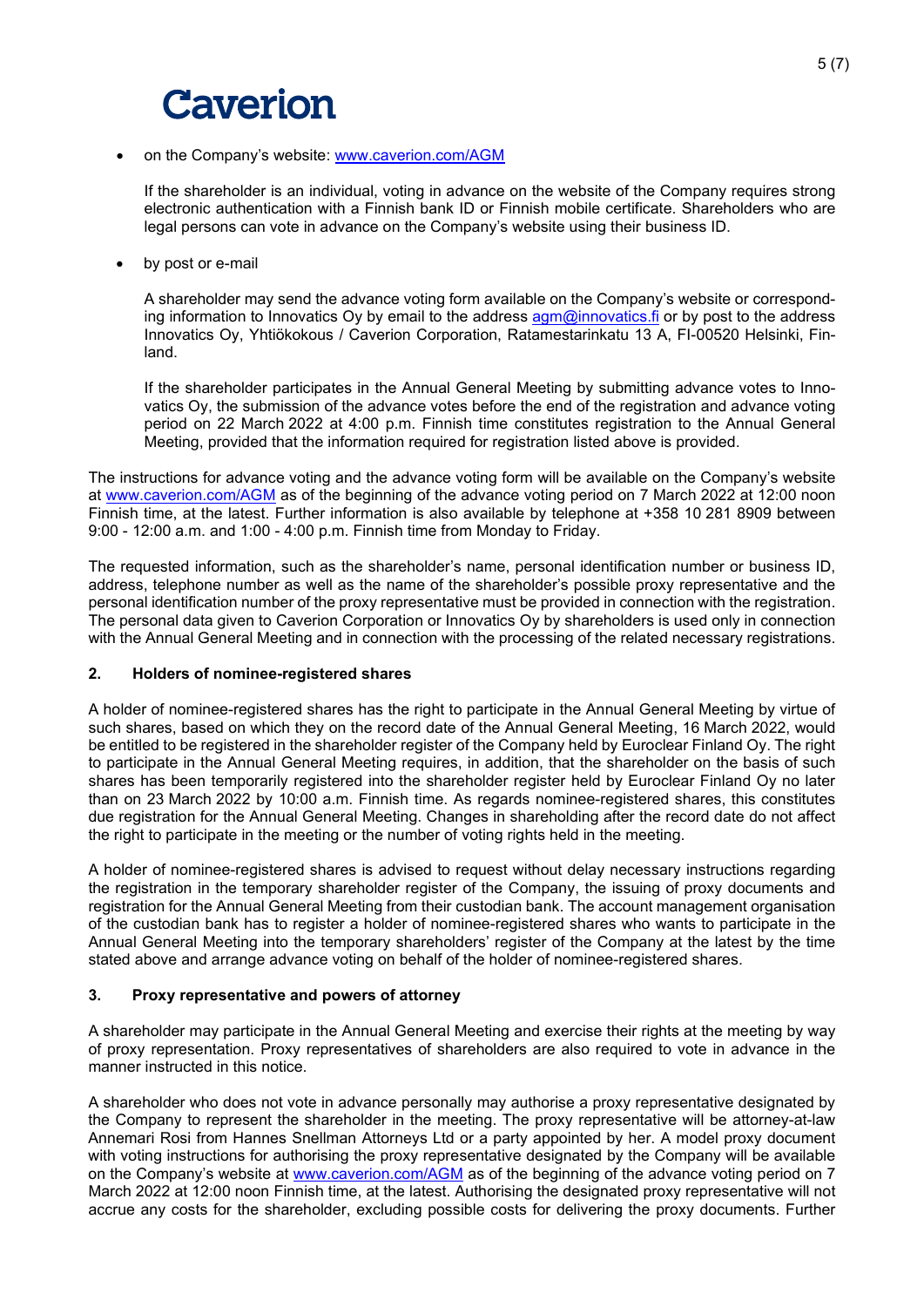information about the designated proxy representative is available at [https://www.hannessnellman.com/peo](https://www.hannessnellman.com/people/all/annemari-rosi/)[ple/all/annemari-rosi/.](https://www.hannessnellman.com/people/all/annemari-rosi/)

A shareholder may also authorise another proxy representative if they so wish. A proxy representative shall produce a dated proxy document or otherwise in a reliable manner prove their right to represent the shareholder at the Annual General Meeting. If a shareholder participates in the Annual General Meeting by means of several proxy representatives representing the shareholder with shares in different securities accounts, the shares in respect of which each proxy representative represents the shareholder shall be identified in connection with the registration for the Annual General Meeting. A proxy template will be available on the Company's website at [www.caverion.com/AGM](http://www.caverion.com/AGM) as of the beginning of the advance voting period on 7 March 2022 at 12:00 noon Finnish time, at the latest.

Any proxy documents should be delivered primarily as an attachment in connection with the online registration service or alternatively by email to [agm@innovatics.fi](mailto:agm@innovatics.fi) before the end of registration and advance voting on 22 March 2022 at 4:00 p.m. Finnish time, by which time the proxy documents shall be received.

Submitting a proxy before the end of the registration and advance voting period constitutes due registration for the Annual General Meeting, provided that the information required for registration listed above is given in the proxy document. Submitting a proxy that includes voting instructions and authorises the proxy representative designated by the Company in the aforementioned way before the end of the registration and advance voting period constitutes due registration for the Annual General Meeting and due advance voting, provided that the information required for registration and advance voting listed above is according to law and given in the proxy document.

# **4. Other information**

Shareholders who hold at least one one-hundredth of all the shares in the Company have the right to make counterproposals concerning the proposed decisions on the agenda of the Annual General Meeting to be placed for a vote. The counterproposals must be delivered to the Company by email to [agm@caverion.com](mailto:agm@caverion.com) no later than on 4 March 2022 at 4:00 p.m. Finnish time, by which time the counterproposals must be received. In connection with the counterproposal, the shareholders must present a statement of their shareholding in the Company. The counterproposal is admissible for consideration at the Annual General Meeting if the shareholders who have made the counterproposal have the right to attend the meeting and represent at least one one-hundredth of all shares in the Company on the record date of the Annual General Meeting. If a counterproposal is non-admissible, votes cast for such counterproposal will not be recorded at the meeting. The Company will publish the counterproposals eligible for voting on the Company's website at [www.caverion.com/AGM](http://www.caverion.com/AGM) no later than on 7 March 2022.

Shareholders have the right to ask questions and request information with respect to the matters to be considered at the meeting pursuant to Chapter 5, Section 25 of the Finnish Limited Liability Companies Act at the online registration service or by email to the address **agm@caverion.com** or by post to Caverion Corporation / Lakiasiat, P.O. Box 71, FI-01601 Vantaa, Finland no later than on 14 March 2022 at 4:00 p.m. Finnish time, by which time the questions must be received. The Company will publish the shareholders' questions along with the management's and the Board of Directors' responses as well as any counterproposals not eligible for voting on the Company's website a[t www.caverion.com/AGM](http://www.caverion.com/AGM) at the latest on 17 March 2022. Asking questions and making counterproposals requires the shareholder to present an adequate statement of their shareholding in the Company.

The Company will arrange an opportunity for shareholders to follow the meeting online via webcast. Instructions on following the webcast will be available on the Company's website at [www.caverion.com/AGM](http://www.caverion.com/AGM) on 28 March 2022 at the latest. Shareholders are asked to take into consideration that following the meeting via webcast is not official participation in the Annual General Meeting and that shareholders may not exercise their shareholders' rights in the Annual General Meeting by only following the webcast. Additionally, the webcast will only be held if it can be arranged in compliance with all regulatory rules and restrictions imposed by the Finnish authorities due to the coronavirus pandemic.

On the date of this notice convening the Annual General Meeting, 10 February 2022, the total number of shares and votes in Caverion Corporation is 138,920,092. On the date of this notice, the Company holds 2,502,467 treasury shares. Pursuant to the Finnish Limited Liability Companies Act, shares held by the Company itself or its subsidiaries shall not be entitled to participate in the Annual General Meeting.